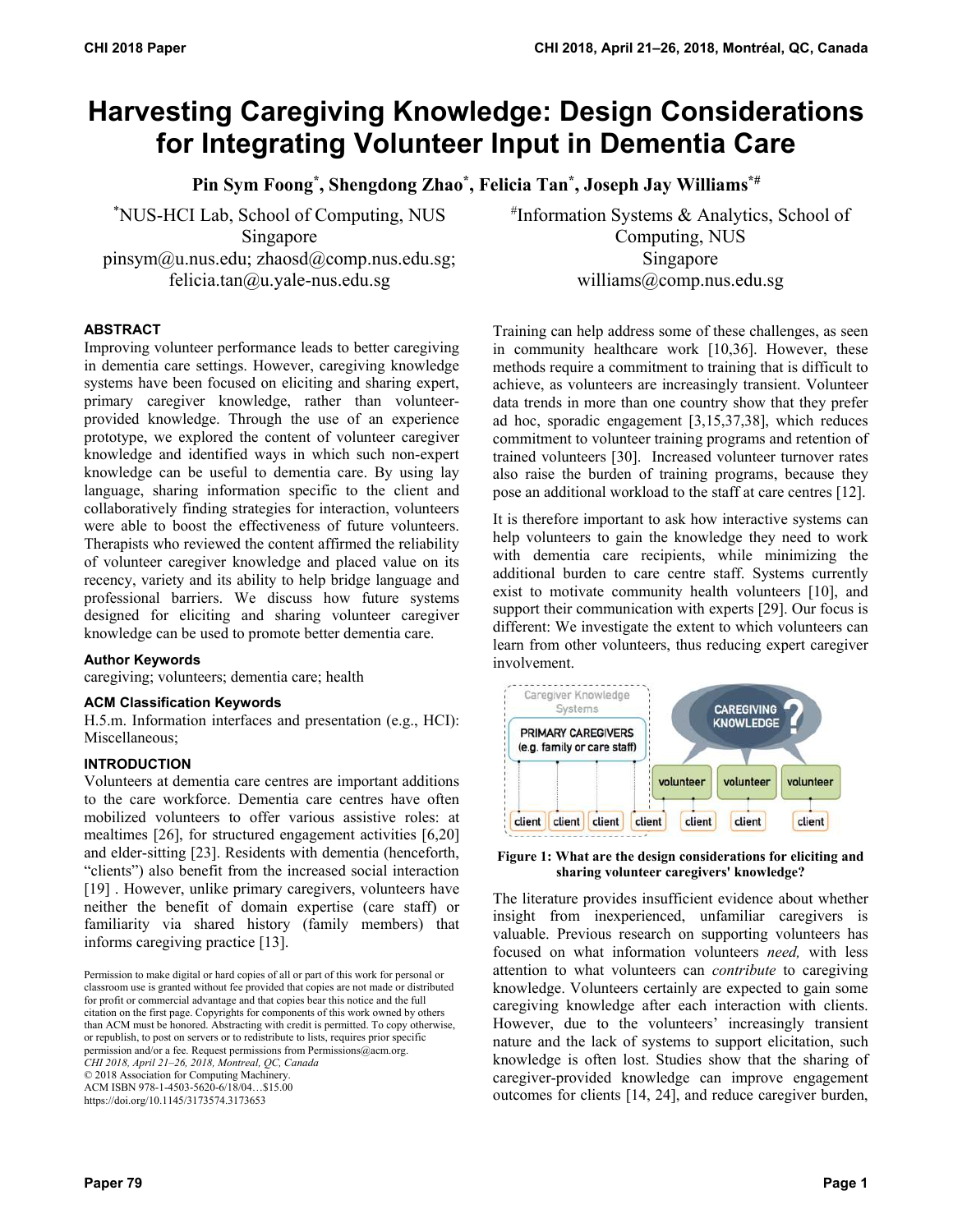both for family [14] and care staff [34]. However, these studies on caregiver knowledge have typically supported the transfer of informed knowledge between *primary*  caregivers of people with dementia. Hence, our research question is: **How can we elicit useful information from transient volunteers in dementia care so that future volunteers can interact more effectively with clients?** (Fig.1).

In this study, we investigated what we call 'care messages' - messages written by current volunteers - which are intended to help future volunteers to more successfully interact with each client. Using an experience prototype, we conducted a field study with existing volunteers in a longterm care home. We evaluated whether the information passed in these care messages could improve future volunteer effectiveness, and collected therapists' perspectives on the content of care messages to understand its value in the greater caregiving context. We qualitatively analyzed the content of these messages, and used this analysis to identify design implications for future systems that elicit volunteer-provided knowledge.

The contributions of this paper are:

- 1. A field investigation into the effects of having dementia care volunteers share care messages about clients to help future volunteers.
- 2. Quantitative evidence that future volunteers find these messages containing client-specific information useful, and that access to these messages leads to better client engagement. We provide evidence that even therapists can gain useful information from volunteers' care messages.
- 3. Qualitative analysis that yields a first description of the structure of information that volunteers share and why this information is useful.
- 4. Implications for the design of systems that elicit volunteer knowledge in dementia care.

# **RELATED WORK**

Below we review the current state of research on volunteers in dementia care (within the broader context of eldercare), and the observed benefits of existing interventions that use primary caregiver knowledge. We also examine lessons learnt from supporting caregiver knowledge in healthcare more generally.

# **Volunteers in Dementia Care**

Volunteers face many challenges in dementia care, and researchers looking at their information needs have documented requests for "readily accessible quality information", ongoing support during and after visits, and access to clients' medical and personal information "to enhance the visits and their interaction" with the clients [9]. Volunteers' concerns include the fear of not performing well, particularly because they do not know what might offend the clients, or what their clients' needs or preferences are [13,17,22,31].

Such information needs can be partially met by supplying dementia care material [6,11], training for reality orientation [30] and activity speed adjustment [23]. While training and training manuals have been listed as important in more than one study (e.g. [6,11]), volunteers still expressed additional requests for information via social interaction channels. In an interview study of volunteers, Damianakis et al. highlighted requests for additional "guidance from a volunteer coordinator" (p.352, [9]). Guerra et al. identified that volunteers had "a need to share experiences" with family members pre- and post-visit, to absorb knowledge via interactions with primary caregivers before performing their volunteering duties, and to communicate with other volunteers as they believed it would help to improve the quality of the interaction with the client [17]. However, such shared information from inexperienced volunteers has not yet been validated as effective in improving care.

Furthermore, this request for increased social interaction must be balanced against volunteers' limited ability to attend training. Studies of training programmes report high attrition rates [6,30], and volunteers complain about the "heavy workload" of a programme (12 weeks in [6]), so it seems problematic to include more meetings. Furthermore, managing training requires time and resource investment from already burdened care centres [12].

The effort to gather volunteer knowledge may be worthwhile, since even family caregivers who lack formal training have knowledge that can support dementia care. Such knowledge is gained from simply having shared history, and is valuable for supplying client-specific psychogenic information such as biographical anecdotes [8], preferences and information about interests [14,34]. However, there is little work on non-kin caregivers as a source of information. This approach was only incidentally mentioned in one study for interactive art, as one of many potential contributors to content for the system [33]. Another study proposed indirect caregiving via "friendsourcing", using a private social network of close friends to tag photos for reminiscence material [27].

# **Supporting Care Coordination in Healthcare**

Since past research has made a call to coordinate and share experiences, one design response is to create online information sharing platforms to support asynchronous collaboration. In healthcare, the closest correlates for such sharing systems are those that support care coordination and communication for care recipients who cannot reliably selfrepresent, such as children. Amir et al. [1] present an implementation case that incorporated input from nonexpert groups such as family members. They conducted an extensive study of creating and managing children's care plans over a long period of time. The researchers identified barriers that were a mix of domains, namely information systems (the lack of a common platform), economic (fragmentation of the current healthcare system), and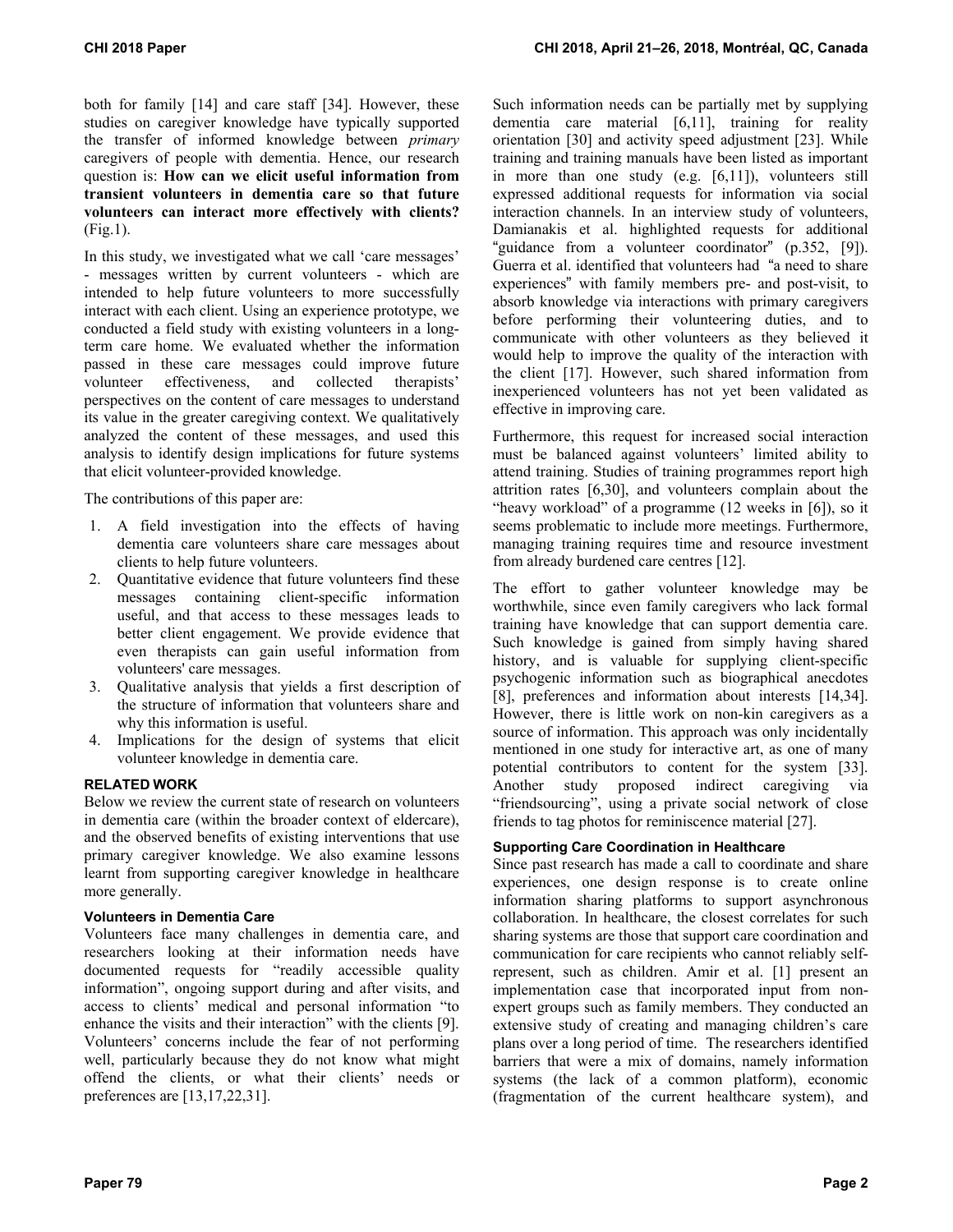organizational (lack of consistent policies across organizations for information sharing). Our key learning point here is that while designing common platforms are a start, it is also important to study how the proposed platform might fit into the larger context of care.

# **OVERVIEW**

The purpose of the current research is to closely study the value of volunteer caregiver knowledge and an examination of how it may non-trivially contribute to the larger multiexpertise caregiving context. We want to describe and characterize the value of volunteer caregiver knowledge towards the potential goal of building online platforms to support the collection and sharing of such knowledge.

In the remainder of the paper, we first explain the care messages activity and how volunteers engaged in it. Table 1 shows the three sources of evidence we evaluate about the value of care messages: 1) quantitative results about how volunteers perceived and used the care messages, 2) qualitative analysis of the care messages to reveal what information was shared, and 3) therapist perspectives on the content of volunteers' messages. We then close with discussion and design considerations.

| <b>Evidence</b>                                                                 | Method                                                                                                                                                                                                                                                                                                                                                                          |
|---------------------------------------------------------------------------------|---------------------------------------------------------------------------------------------------------------------------------------------------------------------------------------------------------------------------------------------------------------------------------------------------------------------------------------------------------------------------------|
| Volunteer<br><b>Ratings of</b><br>Perceived<br>Usefulness of<br><b>Messages</b> | Quantitative: 5-point Likert Scale<br>1. The information in this message is <b>similar</b><br>to your own experience with this client.<br>2. How useful is the information in this<br>message for you to engage care home<br>residents with dementia?<br>3. How <b>important</b> was the information in this<br>message for you to engage care home<br>residents with dementia? |
| Client<br><b>Engagement</b><br>during Visits                                    | Quantitative: Volunteer ratings of client's active<br>and passive engagement using MPES, a<br>behaviour observation scale.                                                                                                                                                                                                                                                      |
| <b>Content of</b><br>Care<br><b>Messages</b>                                    | Qualitative: Thematic analysis to understand<br>what content was useful and how volunteers<br>used it                                                                                                                                                                                                                                                                           |
| <b>Therapist</b><br><b>Perspectives</b><br>on Content                           | Qualitative: Therapists' review of care<br>messages to contextualize the observed values                                                                                                                                                                                                                                                                                        |

**Table 1: Mixed methods to closely examine value of care messages to volunteers and to dementia care** 

## **CARE MESSAGES ACTIVITY**

To study the way a shared platform might elicit and share caregiving knowledge, we prototyped the experience [4] of a basic messaging activity where information was passed between volunteers (Fig.2).

The goal of the Care Messages Activity was to ask volunteers to help the next volunteer by providing the message to the next volunteer. Volunteers were given the instructions to: "Write a message to the next volunteer who interacts with your assigned client, that would help him/her. You can assume that the next volunteer will see all previous text."



**Figure 2: Care messages were collected and shared between 3 volunteer rounds. Volunteer R2 received 2 messages, from R0 and R1.**

Using this approach, we deployed the prototype as a basic web form. The prototype was an application built using the ReactJS and webpack frameworks. Data was stored as JSON objects. Volunteer input was collected after every session and the researchers included the display of the text of previous volunteer-provided messages in between successive rounds of volunteers.

Thus, volunteers in each successive round were able to view the messages from previous volunteers. We have three rounds of volunteers, which we label, R0, R1, and R2, since they benefit from 0, 1, or 2 previous care messages. We chose to use text (rather than video or audio) because in practice, it is likely the most immediately viable communication method as text entry is simple to setup and use, relatively easy to maintain, and quick to review. For each round of volunteers we collected care messages, questionnaire data, and measured the client's engagement in the activity.

## **Field Study Context**

Our research partner was a long-term care home with a dementia care unit. One focus of their volunteer workforce is on a therapeutic recreational activity that has each volunteer use tablet game apps to interact with and engage a resident with dementia. Each volunteer might benefit from previous volunteers' experience using these apps with specific residents.

# **Client & Volunteer Participants**

We recruited residents with a clinical diagnosis of dementia (clients) with the following inclusion criteria: able to sit up, not on medication that increases sleepiness/drowsiness and having a clinical diagnosis of dementia. In all, 12 participants were recruited. 10 clients (7 female, age mean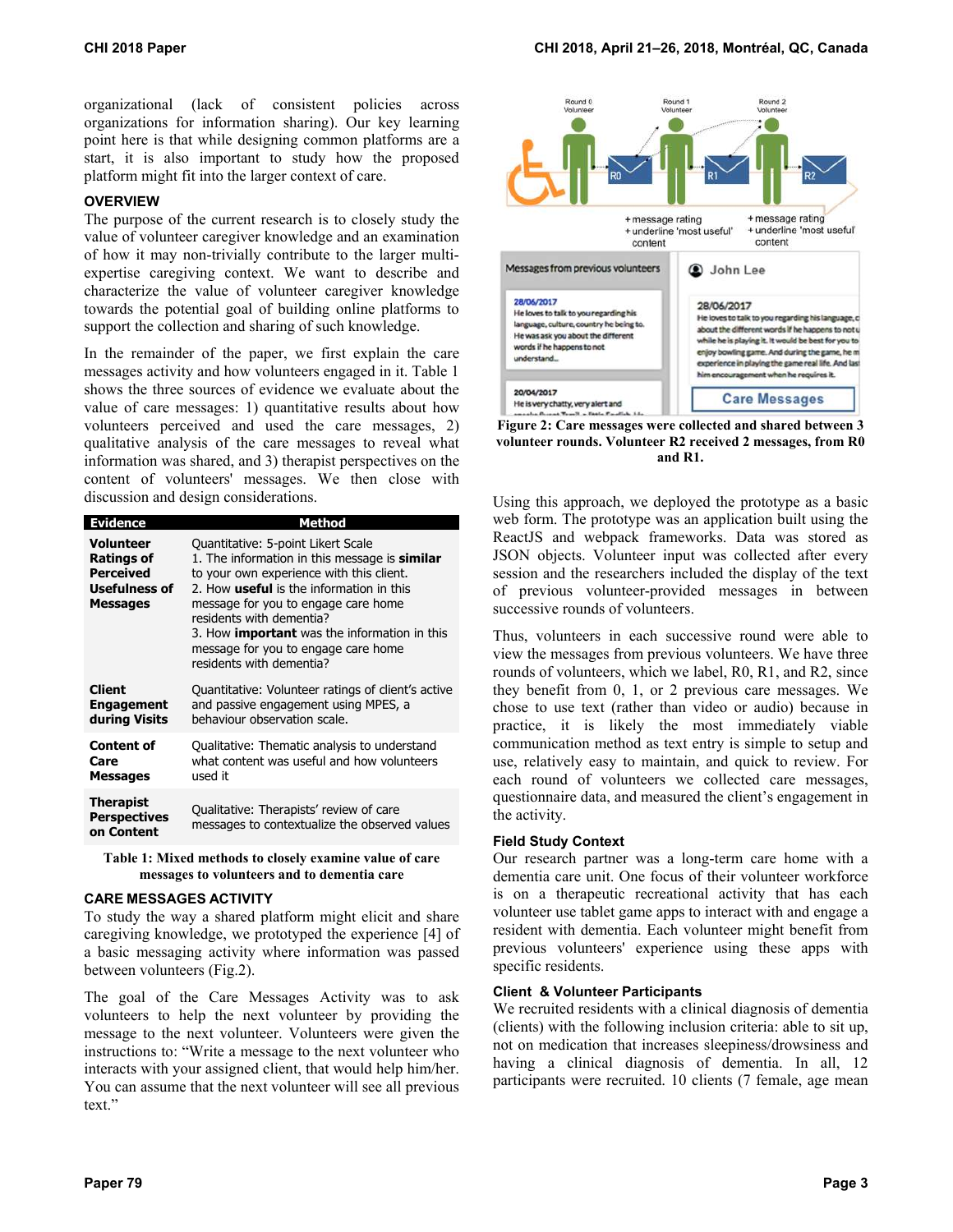$= 86.4$ , SD = 7.2; MMSE<sup>1</sup> mean = 13.4, SD = 6.4) participated in all three rounds. The remaining 2 were unable to participate due to health reasons.

We recruited 36 volunteers (20 female, age mean = 21.8,  $SD = 3.6$ ) from volunteer groups, typically consisting of adult and youth volunteers. Since we were comparing volunteer groups between rounds, we did not want to introduce new factors such as age variance, and made the considered decision to focus on tertiary-aged volunteers. Volunteers were recruited from tertiary school volunteer groups that were already visiting the home, regardless of our study or recruitment. This improved the ecological validity of the study. Local data from Singapore also shows 43% of all volunteers are 16-24 years old, 70% are occasional, 36% have tertiary education and 48% are students [37]. In the US the tertiary segment comprises 44.8% of all volunteers [38].

There were three successive rounds of volunteers, distributed over 2 months. The inclusion criterion was having a language match with the previously recruited client participants. Among the recruited participants, 1 reported training with dementia care as a student, and 5 reported some experience with dementia as defined by "living with someone with dementia for at least 3 months". Data from 6 volunteers whose assigned clients did not participate in all 3 rounds were eventually dropped from the analysis. Each session lasted up to 30 minutes or was gently discontinued after 30 minutes.

# 1. **VOLUNTEER RESPONSE TO CARE MESSAGES**

As explained earlier (Fig. 2), a volunteer in the first group wrote a care message (R0) that was shared with a volunteer in the second group, who, in turn passed both messages (R0 and R1) to the third group.





## *Volunteers' Perception of Care Messages*

To measure perceived usefulness we asked volunteers to rate the messages they received from previous volunteers on similarity to their own experience, usefulness and importance for engaging the client, as shown in Table 2. Fig. 3 shows the proportion of volunteers with different levels of agreement about the similarity, usefulness, and importance of care messages. Only 3 distinct messages were rated as dissimilar to the volunteers' own experience, which we found reflected a volunteer disagreeing with a previous volunteer, and discovering a new or better way to interact with the client.

## *Effects of Providing Care Messages on Client Engagement in Activities with Volunteer*

Volunteers reading the content of care messages might report it as useful, even if these messages never had any real effect on the ability of volunteers to interact with clients. We therefore measured client engagement in the activity with the volunteer, and analyzed client engagement scores as a function of how many care messages volunteers received from previous volunteers (0 for R0, 1 for R1, 2 for R2). We measured client engagement using the Menorah Park Engagement Scale (MPES), which was coded by the volunteer.2 Although this was coded by the volunteer, it provides a substantially different measure from selfreported usefulness of information, since volunteers were not aware we were analyzing client engagement as a function of care messages, and the messages could very well have failed to have any impact on their behavior with the client.



**Figure 4 Client Engagement increased between Rounds with 0 care messages, 1 care message, and 2 care messages.**

Fig. 4 shows client engagement, as a function of the volunteers' round – how many care messages they received. It suggests that client engagement was higher once care messages were available – from R0 to R1 and R2.

To evaluate these effects, we conducted a within-subject ANOVA on the engagement scores, with clients as the within-subjects factor and treatment rounds as the

l

 $\overline{a}$ 

<sup>&</sup>lt;sup>1</sup> Mini Mental State Exam is a common indicator of degree of cognitive impairment, ranging from 0 to 30 (unimpaired) [6].

<sup>&</sup>lt;sup>2</sup> The scale has been successfully validated for use by both expert and non-expert raters [3]. To validate the score, we asked a professional therapist (10 years dementia care experience) to code videos of 18 pilot study trials using the MPES. The therapist's scores were compared against the pilot study volunteers' in-session assessment. The result was 0.95 Alpha (Kappa) score, indicating high agreement between the therapist's scores and the volunteers' scores. This score is consistent with previous psychometric reports of the MPES [3, 12].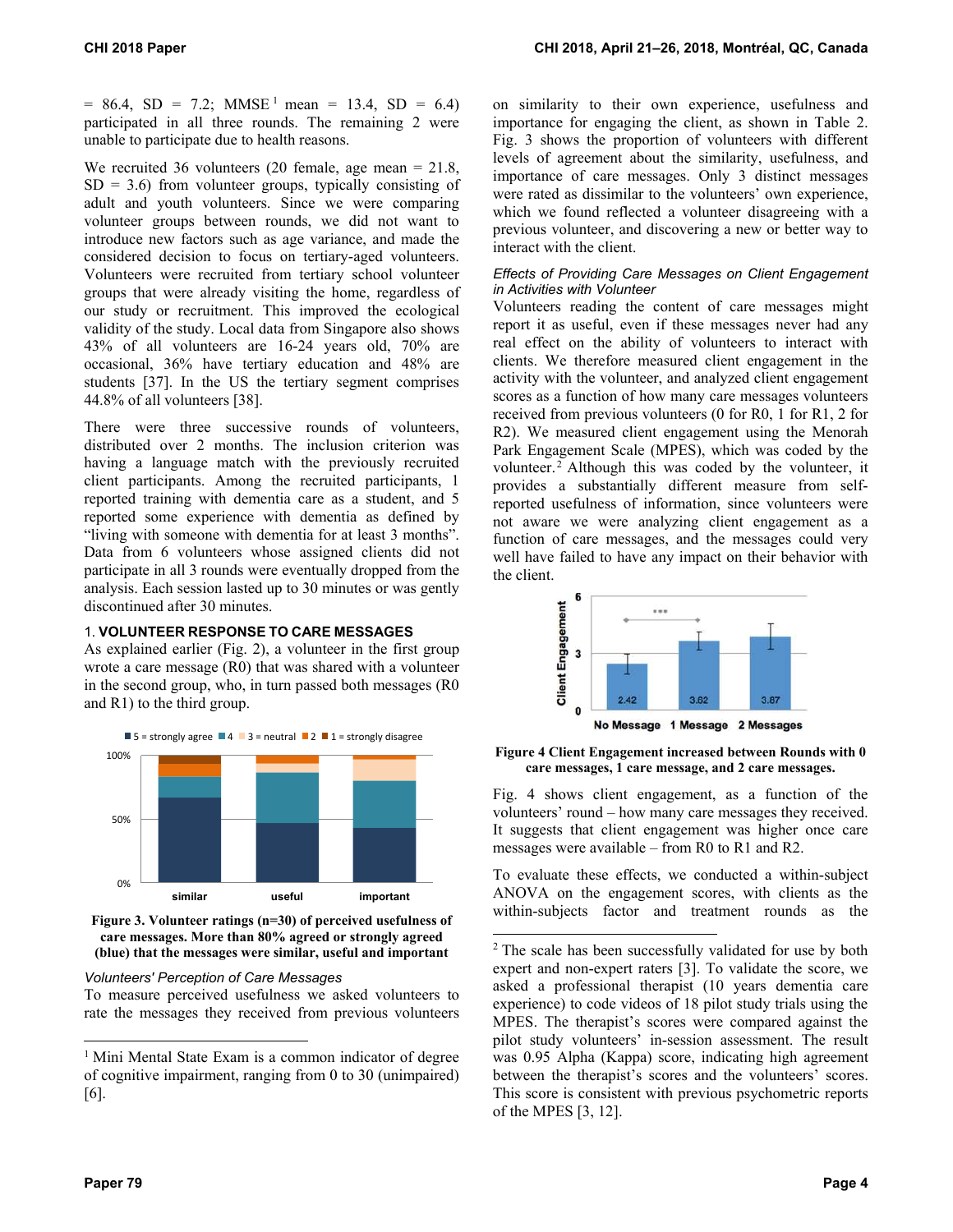independent variable. The test with a Greenhouse-Geisser correction determined that mean client engagement levels differed significantly between time points (F  $_{2, 18} = 5.28$ , p < .05). Post hoc tests using the Bonferroni correction revealed that the presence of care messages elicited an increase in client engagement from R0 to R1  $(+1.20)$ , which was statistically significant ( $p < .05$ ). There was a smaller increase in client engagement from R1 to R2 (+0.25) that did not approach statistical significance ( $p > .05$ ). The trend suggests that provision of *a* message (versus no messages) causes the greatest gain, with diminishing effects for multiple messages (Fig. 4).

To understand the reasons that volunteers found the messages useful and effective, we turn to the qualitative analysis component of the study.

# **2. INFORMATION SHARING IN CARE MESSAGES**

To shed light on the quantitative findings, we used qualitative methods to examine the reasons for our findings. The volunteers' information use was analyzed using thematic analysis of the messages.

## **Results of Thematic Analysis of Care Messages**

The 30 written care texts were entered into qualitative analysis software MAXQDA 12 [39] for thematic analysis [2]. 3 coders (one co-author and two research assistants) coded the information independently. Then the coders met as a group and discussed each code for meaning and appropriateness. The coding was discussed, to reach an agreement of meaning and to eliminate duplicate codes. The codes were then sorted into larger groups of information, and these groups were labeled.

| <b>Code System</b>                   | Count |           | % Subtotals |
|--------------------------------------|-------|-----------|-------------|
| <b>Client specific information</b>   |       |           |             |
| background/history                   | 9     | 4.7       |             |
| likes/dislikes                       | 34    | 17.7      |             |
| how to interact with client          | 31    | 16.1      |             |
| how to communicate with client       | 20    | 10.4      | 49.0        |
| how client behaves                   |       |           |             |
| how client responds to specific apps | 35    | 18.2      |             |
| client's responsiveness to activity  | 28    | 14.6      |             |
| motor skills                         | 11    | 5.7       |             |
| cognition                            | 13    | 6.8       | 45.3        |
| <b>Advice for volunteers</b>         |       |           |             |
| Advice on volunteer attitude         | 6     | 3.1       |             |
| Advice on general activity approach  | 5     | 2.6       | 5.7         |
| Total                                |       | 192 100.0 |             |

**Table 2: The most commonly occurring codes resulting from thematic analysis had a predominance of psychogenic content on the client, and some advice for volunteers.** 

The bulk of the information lay in client-specific, psychogenic (personality, life, biography [32]) information. Of 192 codes, 181 were on **client-specific information**, and 11 were on **advice to volunteers**. Table 2 shows the structure of the coded information. The structure comprises of the most robust elements across 30 messages. These were themes that each had more than 10% of the total client-specific codes.

## *How Care Messages Were Used*

The messages showed that volunteers were **leveraging previous information in order to inform their own approach.** In Table 3 (Example A), where the previous information agreed with their own impressions, they would often affirm the previous information with words like *"really is"* or *"actually"*. This was often accompanied by elaboration. In this case, *"easy-going"* was followed up with *"willing to cooperate"*.

#### **Example A**

R0: He is very chatty, very alert and speaks fluent Tamil, a little English. He likes to talk about his past and God. He is a very happy, peace loving person. He enjoys the Xylophone, jackpot 777, animal sound, milking and matching cards games. After every game, chat with him. Give him lots of encouragement.

R1: He is a really easy-going person and willing to cooperate with me with playing any kind of games. We had a little of language barrier but he does understands a fair amount of English. Tip: Do actions and sounds. He is very expressive! Let him play games with challenges because he picks up really quick and is smart! He likes puzzle-games, matching cards, animals game and maybe some sport games!

#### **Example B**

R0: The client doesn't talk much. Try not to repeat the same games over and over again as there will not be any surprising element anymore.

R1: She really doesn't say anything. Please do not feel discouraged. Client is very introverted and prefer games with visual and music.

R2: The client really doesn't talk much, in fact she didn't talk to me at all. However she can understand Mandarin and Hokkien when I spoke to her. It is not true that she doesn't like to play the same over and over again. In fact for the almost one hour session I had with her today, she is only interested to play the same polar bear striking bowling pins game. She is able to manage the tablet's stylus pen which was being given to her to help her pull the trigger for the polar bear to the bowling pins. I can observe that she felt very motivated whenever I gave her verbal encouragement words when she was able to strike down almost all the bowling pins.

#### **Table 3: Successive care messages with affirmation (A) and elaboration (B) of previous content. Volunteers underlined useful sentences.**

In situations where previous information highlighted a problem, volunteers responded by changing their own behaviour. In Example B, the R1 volunteer underlined one line of advice of the previous volunteer as the most useful (above). Her reason for highlighting this text was *"Because I did not know that the client has a preference to keep to her own,"* meaning she was withdrawn. In her own message (R1), she reports on an alternative route to communicate with the client, using games and visually stimulating games. In turn, the R2 volunteer marked this statement as useful too, saying that it helped her to *"mentally prepare"* and *"know that it's normal for [the client] not to answer questions".* In her own message, she elaborates on one particular game that had good visual elements and applause sound effects.

Where successive volunteers had more divergent experiences, we observed that **volunteers attempted new interaction strategies until something worked**. In Table 4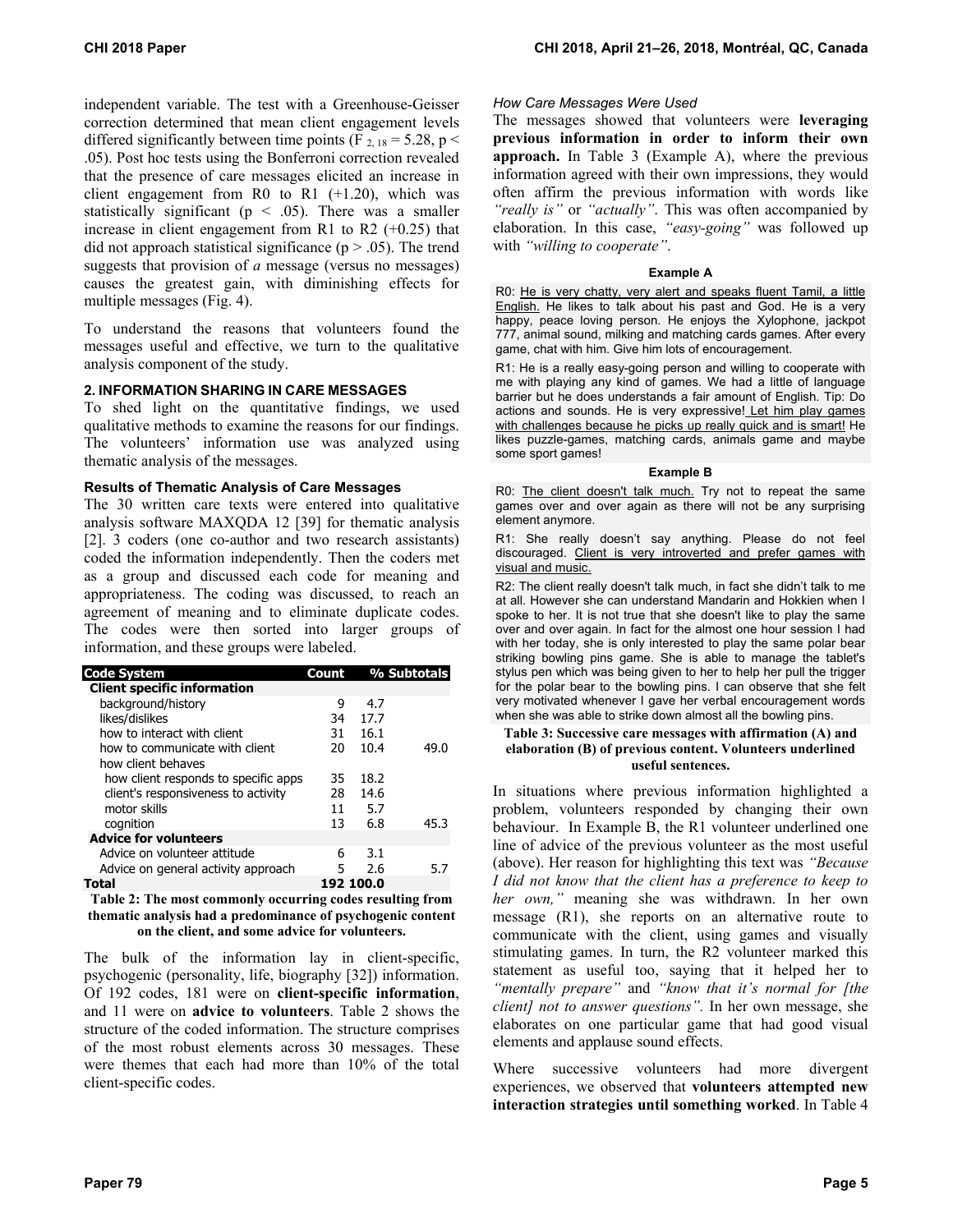(Example C) volunteer R0 indicates that the client *"is not interested in the activity."* R1 disagrees and points out the exact game that did engage the client. R2 not only finds another game that works, she also explains the specific strategies that helped her to engage the client.

#### **Example C**

R0: Even though one of her languages is Mandarin, it'll be best to speak with her in Hokkien instead. Most of the time she's not interested in the activity and would prefer interactions in Hokkien. As she is not interested in the activity, she will tell you that she wants to leave. It'll be best not to ignore her, and reassure her that the session is ending, as she is going to repeat her message until you reply her…

R1: She is quite engaging with the tablet. She can play the games quite well. Especially the bowling game. When playing the game, she does not speak much. I think most of her attention is on the game…

R2: [Client] loves the firework display as well. When viewing the fireworks, allow her to explore other ways of displaying her fireworks by guiding her to use her other fingers and hands. It makes it more fun for her! She is quite friendly so if you can, you can engage her in conversations in Hokkien. I believe she will be lovely to talk to! Hold her hand and guide her thru the games. She was very engaged in the games and she didn't get bored which is great!

## **Table 4: Successive care messages with corrections being explained by new volunteers. Volunteers underlined useful sentences.**

**Volunteers were occasionally incorrect**. In 30 messages, we coded 5 sentences that may have shown misinterpretation of the client's behaviour. In one case, the volunteer found the client was particularly responsive, in contrast to previous volunteers' reports. She wrote, *"It is not true that she is not interested in the games."* When the therapists later viewed this text, they attributed the positive report to "mood", explaining that the client was less responsive on most days.

In another case about a client who had curled fingers of the dominant hand due to stroke, one volunteer wrote: *"These games must also not be too challenging as she is quite restricted in her hand movement."* This advice was not consistent with our experience with the client, as she had only a mild cognitive impairment, and often preferred the more complex games. In all, the volunteers' lack of daily overview and expert insight contributed to these misinterpretations of client behaviour.

However, we do not consider misattribution a major concern. The previously described mechanism of correction between volunteers seemed to be able to correct major differences in opinion. In the cases mentioned here, based on what we have seen in other messages, it is highly likely that future volunteers will be able to correct the misattributions.

Of greater concern might be the actual changes in client behaviour due to the progressive decline in dementia. When this happens, previously recorded content would appear

wrong to new volunteers. We address this issue in the "Design Considerations" segment of this paper.

## **Harvesting Caregiving Knowledge**

In all, the process of affirmation, elaboration, and correction led us to characterize the volunteers' interaction with the care messages as a dynamic activity of harvesting caregiving knowledge. When presented with a record of previous interactions, volunteers scanned the information for incidents of success. If their replication of the behavior was successful, they would affirm it, and share the anecdote to be passed on to future volunteers. If these replicated interactions were unsuccessful, volunteers would attempt new or different strategies. Volunteers used the system as an asynchronous platform for learning volunteerappropriate behaviour with clients, and for collaborating towards finding effective, non-obvious strategies. This harvesting mechanism helped explain how the presence of care messages had a real impact on the clients' level of engagement in the activity. The quantitative results of impact indicated that just one message was enough to have a strong effect (Effect size was 1.4 times the pooled standard deviation.) However, the mechanism by which such effects happen argues that even incremental increases can be valuable. It is possible that successive rounds of volunteers can further improve their performance, assuming that the attendant scale issues of the volume of information are addressed.

# **Types of Caregiving Knowledge**

We draw on Stokes' holistic model of dementia [32] to categorize the relevant types of caregiving knowledge. Two types of knowledge were predominantly represented in this content - psychogenic and neuropathological. Psychogenic information formed the bulk of the content (Table 2).

Volunteers attempted to describe some neuropathological information (information on disability), but the language used reflected their lack of professional insight and training. Still, **the use of lay language and first-person narrative had the advantage of immediate applicability and relevance**. For example, we previously observed that volunteers are often hesitant to instruct older adults and initiate handholding, for fear of overstepping their bounds and appearing disrespectful. However, active guiding and handholding is often a necessary component of engaging clients [24]. Hence, one R1 volunteer wrote: *"Although she is uncooperative, you need to be patient and assure her that she can play the games. After demoing the game and explaining how to play it you can try encouraging her to play along with you. Hold her hand and lead her on how to play..."* This information that hand-guiding has occurred, and that it was acceptable and even common behaviour when interacting with these clients seemed to reassure volunteers. The R2 volunteer marked this text as useful, explaining *"She is willing to try the games when you encourage and tell her what to do."*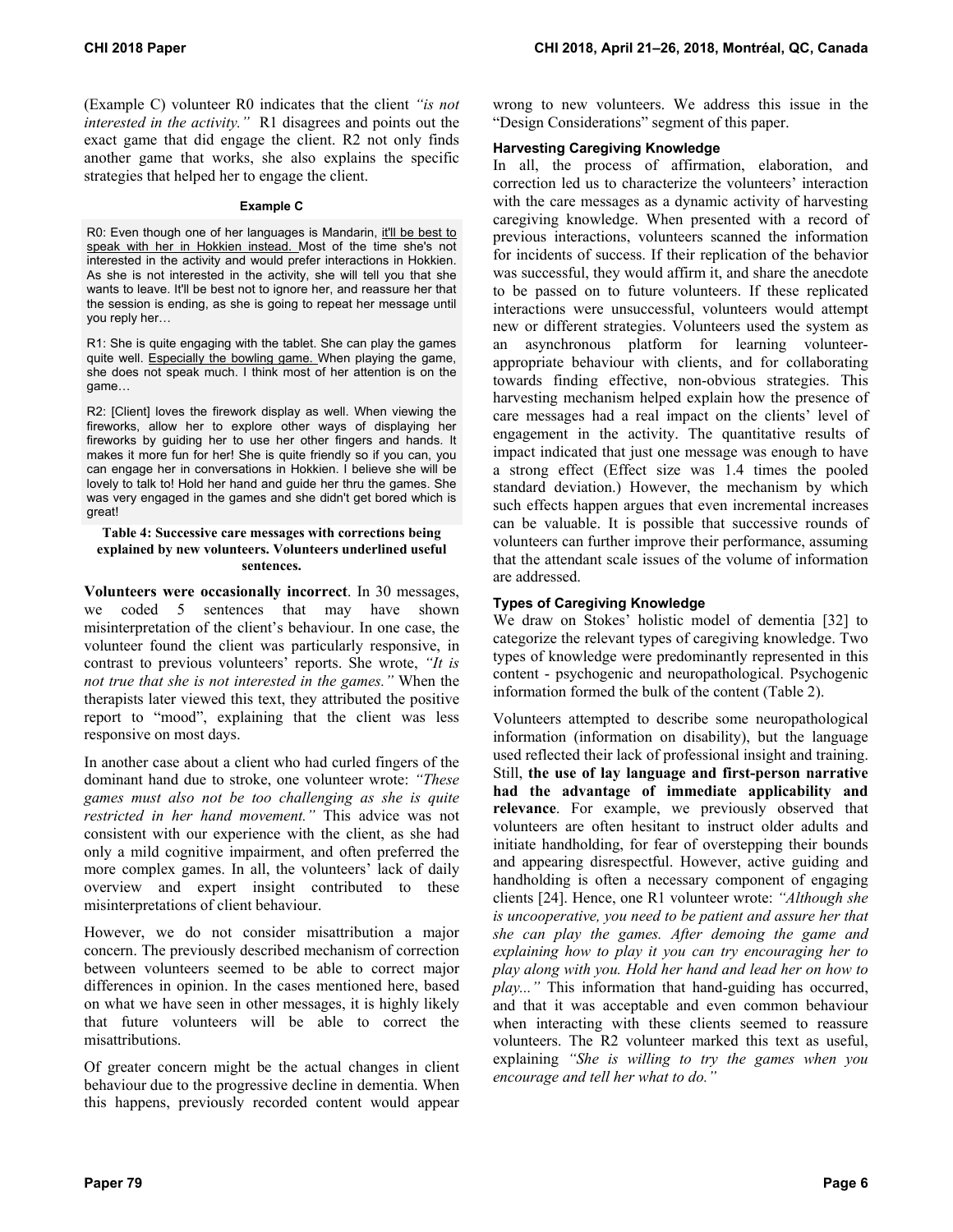# *Biographical Information with Privacy Concerns*

We had just two instances where volunteers recorded biographical information shared by the client. The lack of such information from our participant group (residents with dementia) is unsurprising since the erosion of the clients' long-term memory leaves an information gap.

However, **the sharing of volunteer-provided biographical information raised the issue of client privacy.** For example, one client (female, 82) shared with her R0 volunteer about her experience working as a singer, performing for Navy audiences. This type of sharing is normally regarded as a positive, unproblematic development, indicating a connection formed between client and care staff, or client and family. However, in our case of using volunteers in dementia care, it becomes a problematic situation. The R0 Volunteer reported these stories in great detail, sharing it with all volunteers in the successive sessions. Information that the client felt comfortable sharing with one volunteer was shared with the next volunteer without her express knowledge. Additionally, sometimes people with dementia are not able to differentiate lived memories from experiences from other sources [16], so there was no guarantee that this was accurate information. We sought clarification from the therapists who were familiar with the client, but nobody could validate it.

We have not seen research on caregiving information systems raise privacy concerns as a problem. Based on previous target groups of family and care staff, it is understandable why it has never been raised. However, as the need for volunteers to fill in caregiving gaps increases, this issue raises the important question of how to promote social intimacy between volunteers and clients, as well as sharing between volunteers, while ensuring that private, personal information about the client is not indiscriminately shared and published.

## **3. THERAPIST ASSESSMENT OF RELATIVE VALUE OF VOLUNTEER KNOWLEDGE**

Having established the value of the content to volunteers and the mechanism by which it is valuable, we turn now to the research question of what this means in the greater caregiving context.

To do this, we asked the therapy team at our partner care home to review and discuss the messages. We recruited 4 therapy assistants (Therapists 1-4, all female). In total, these therapists had 15 years' experience in geriatric care. All therapists had supported the logistics of the care messages study, but at the time of the review, had not been briefed about the goals and purpose of the study. Additionally, during the discussion segment, we included the input of the head of therapy team (more than 8 years' experience in geriatric care).

Each of the therapists was given a folder containing 9 collected care messages, for 3 randomly chosen clients. After reading each client's care messages, each therapist was asked to rate all the statements for this client on the same set of criteria as for the volunteers - similarity, usefulness and importance.



**Figure 5: Therapist ratings of the content after reading each client's care messages**

Figure 5 shows the therapists *similarity*, *usefulness* and *importance* ratings of the messages on 10 clients. Therapists unanimously agreed (100%) that the information was similar to their own experiences. However, the agreement was somewhat weaker (80%) with regard to usefulness. About 50% thought the information was important to their work. This last rating was about 30% lower than the volunteers' assessments of message importance. We now turn the therapists' review of the messages to explain these findings, and to expand on how these messages are valuable to the work of caregiving.

Firstly, **volunteer-provided knowledge could help therapists familiarize themselves with the client because the volunteer-client dyad engaged in conversations at a depth that the therapists may never be able to achieve.** This was particularly true for clients who may be new to their care, or who spoke no English. As with many aging nations that import care staff, these foreign workers often struggle to overcome cultural and linguistic barriers to care. Due to shared languages or serendipitous personality matches, some volunteers achieve a level of closeness to the client that none of the therapists can. The conversational intimacy achieved by clients and volunteers speaking the same language allowed therapists to obtain new information regarding old clients. This type of information can be useful to therapists because it helps them to craft new engagement activities for their clients.

However, this value did not extend to all care workers. There was a new therapist who happened to be present at the review. At the time, she was just ending her first week on the job. She read the texts and found that she could get very little information out of it: *"I couldn't understand the information because I have no idea of the client, don't know anything about them, or even who it is."* It seemed that some level of existing previous experience with the client was needed before the volunteer-provided information could be effectively processed and digested for therapy work.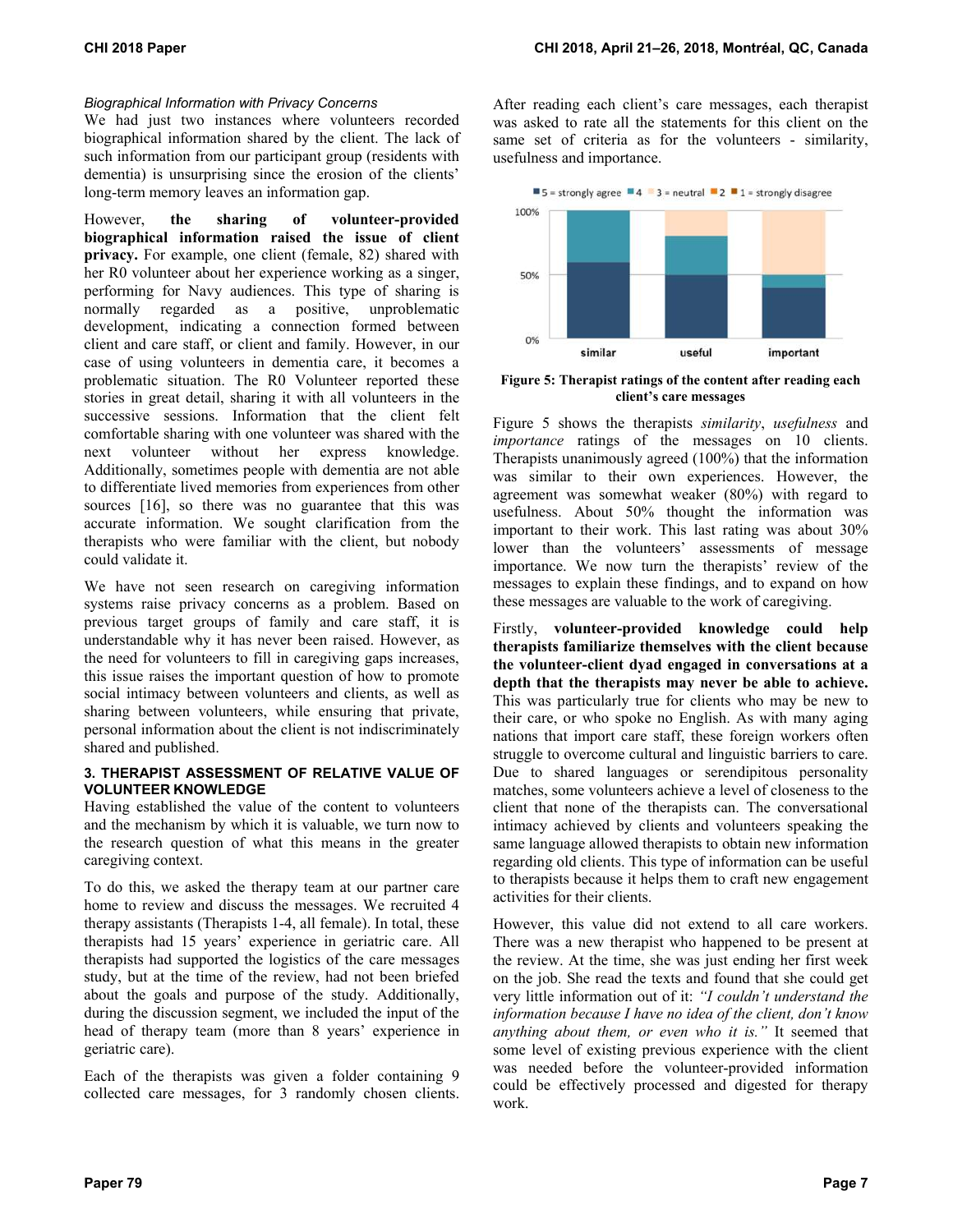Secondly, **volunteer-provided information helped the therapists to circumvent the limitations of professional**  distance. The therapists explained that they avoided interacting with clients outside of the therapeutic activities. The reasons were to avoid giving false hope if there was nothing they could do to help and also feeling underequipped to deal with personal matters. They gave examples such as clients' rivalry with other clients, or clients' family problems. When encountering such issues during a normal workday, they often referred these matters to the social workers. According to Therapist 3, some clients also maintained a certain distance from the therapists: *"They sometimes are more willing to share information with volunteers who are 'outsiders', not people like us, who they see every day."*

The care messages circumvented these distances - it gave the therapists access to personal information about the client, without the felt burden of needing to respond to it. In effect, they were given the opportunity to gain previously fraught information about the clients, which could be potentially helpful in guiding their own interactions with the client.

Thirdly, the therapists explained that **volunteer-provided information had chronological value.** Reviewed over time, the therapists found that in one or two instances they could see change over time in the way the client responded. Our study spanned almost 2 months, from R0 to R2. The head therapist indicated that the reporting of behaviour over time could be useful to therapists as an additional source of information for tracking client progress/decline over time. This could help them see previously undiscovered interests of the client. However, the value of this last function is dependent on the degree of specificity required of the information.

**The main drawback of volunteer-provided information was the lack of detailed, therapeutically useful information.** Therapists reported scanning the messages for information about physical functional status or signs of cognitive difficulty - information they could use to inform their work. Compared to their regular sources of information (therapy logs, medical records and transfer records from social workers) volunteer-provided information was too sparse in directly usable information. Nevertheless, this therapist review hints that even novice insight can help report previously unknown knowledge gaps to health experts. Related work on volunteer information elicitation [29] suggests that this can be achieved with the help of additional, creative elicitation mechanisms.

Secondly, as mentioned earlier, the lack of experience led to some **misattributions within volunteer-provided information**. What one volunteer reported as an improvement in response due to a different approach strategy, was simply attributed to changes in the client's mood, indicating that this client was only exhibiting

temporary cooperativeness. Volunteers lack contextual and historical overview, and this weakens the value of their input.

**Summary of Relative Value** 

|                                   | .<br>5.1551417574140                                                                                                                  |                                                                                                                  |  |  |  |
|-----------------------------------|---------------------------------------------------------------------------------------------------------------------------------------|------------------------------------------------------------------------------------------------------------------|--|--|--|
| Caregiving<br>Content             | <b>Volunteers as Source:</b>                                                                                                          | <b>To Use Volunteers:</b>                                                                                        |  |  |  |
| Neuro-<br>pathological            | Least Likely<br>Offers layman terms<br>Small subset of knowledge<br>Lacks expert insight<br>Lacks overview                            | Requires comprehensive elicitation<br>methods and support via additional<br>tools to provide insight             |  |  |  |
| <b>Biographical</b>               | Likelv<br>Content may be difficult to verify<br>Privacy and sharing in tension                                                        | Requires carefully managing<br>biographical content so that private<br>content is not indiscriminately<br>shared |  |  |  |
| Personality<br>and<br>preferences | <b>Most Likely</b><br>Even non-kin, non-expert caregivers<br>can fill this gap effectively, with<br>recency, variety, layman language | Requires platform to bring<br>asynchronous, distributed<br>volunteers to share knowledge                         |  |  |  |
|                                   | and efficacy.                                                                                                                         | Requires ongoing participation to<br>maximise useful attributes of variety<br>and recency                        |  |  |  |

**Figure 6: Summarized therapist review, showing how it can be used in the caregiving context.** 

On the whole, the therapists' show that the key value from volunteer-provided information about the client was the specificity of the information to each unique client, and the richer psychosocial information from face-to-face interactions between volunteers and clients with languages or cultures in common. This information also had the value of recency, permitting insight on the client response to activities over time. However, without further scaffolding to improve specificity, or guidance to improve the input quality, the information was not yet useful enough for therapists. They deprioritized volunteer-provided information against existing medical and therapeutic case information.

# **DISCUSSION**

Our driving research question was: "How can we elicit useful information from transient volunteers in dementia care so that future volunteers can interact more effectively with clients?"

We found evidence that volunteer-provided caregiving knowledge can be effectively transferred between current and future volunteers. The basic approach of having volunteers write care messages to give tips to future volunteers for interacting with clients was sufficiently useful to boost future volunteers' performance. Specifically, future volunteers perceived the client-specific tips as helpful and leveraged the information to engage the clients more effectively.

The content was not just useful for other volunteers. The therapists' review affirmed the validity of the reported content, but indicated the particular conditions for volunteer-provided content to be useful (Fig. 6). To these experts, the strongest value of the content was in its recency, specificity to the client (not generalized information) and how it helped them to bridge professional, language and cultural gaps.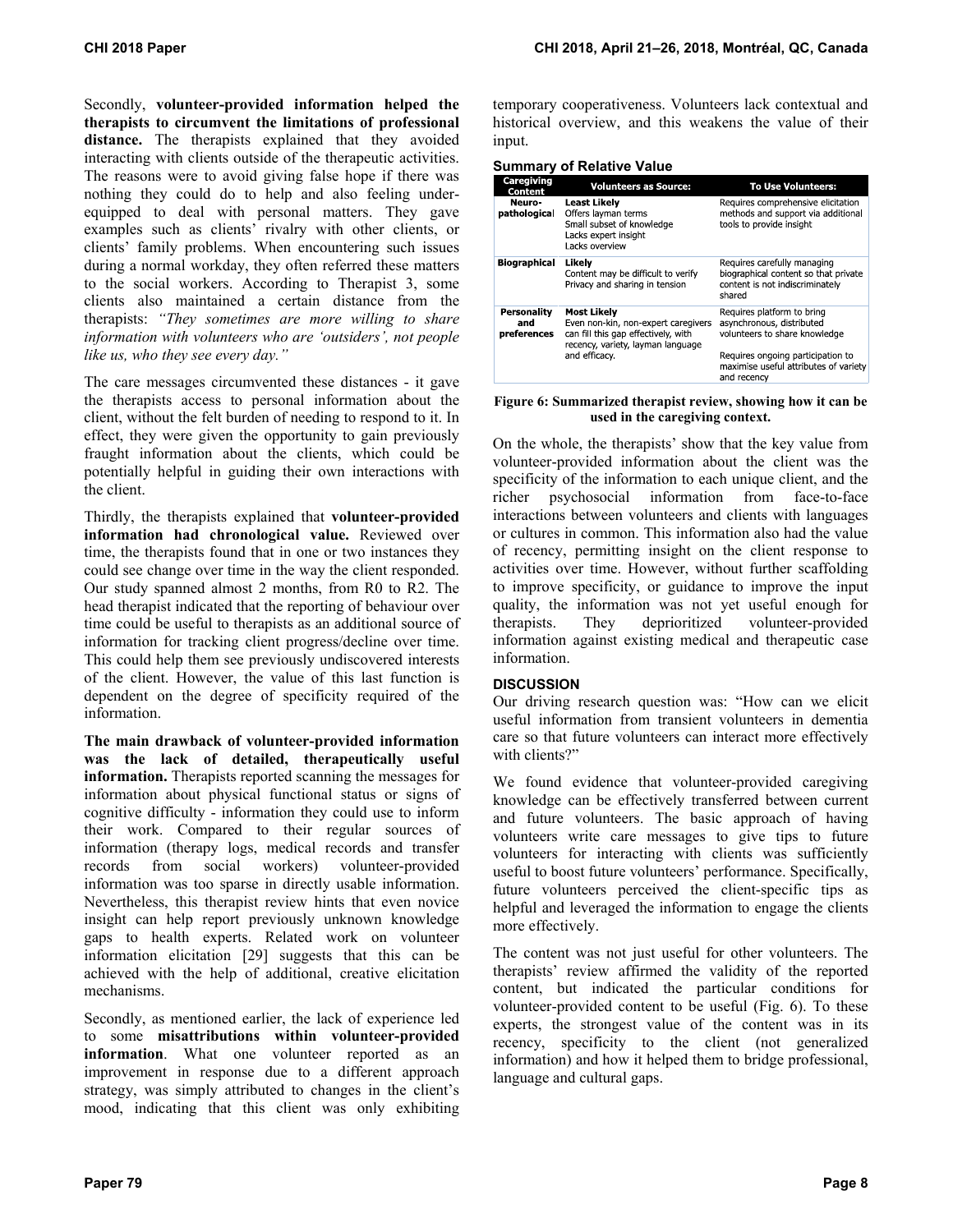This was because volunteer-provided content predominantly consisted of psychogenic information about each client's interests, preferences, responses to specific activity and methods to motivate the client. Additionally, the content was written in lay language, had the advantage of being easily interpretable by other volunteers.

# **DESIGN CONSIDERATIONS**

We now consider how the results motivate the design of systems that integrate non-expert, transient volunteer information in dementia care. To this end, we offer three design considerations.

# **1. Volunteer-provided content can be a source of recent, rich, effective psychogenic information about each client.**

Volunteers provided content about the clients' unique preferences and abilities. The degree of specificity and customization we saw in these care messages is difficult to achieve using traditional training materials. Dementia caregiver training usually must cover a large number of possible challenges, since dementia has a large variety of manifestations, which change over time [25]. Caregivers consuming such materials have the extra work of filtering instructions to determine which response is applicable to each care recipient. In contrast, volunteer-provided care messages transfer known-to-be effective, client-specific strategies to future volunteers. This specificity of information aligns with other research on peer-sourced, non-expert information. A study of online, peer-sourced pregnancy information found that participants benefited from receiving specific, development and conditionmatching information [18]. Similarly, an evaluation of a peer-annotated learning system for student nurses showed that peer-annotation helped reduce information overload by filtering objects by each new learner's ability and relevance [5].

Hence, future volunteer-facing systems can utilize this volunteer-provided input to supply updated, personalized information on the client. One possibility is to use volunteers to create personal profiles of people living with dementia, which have been shown to be helpful to personcentred care [33,34]. Our findings suggest that personal profile material that is used to introduce personality of the client does not need to be only sourced from family or care staff. This usage is particularly relevant for older adults who are the so-called elder orphans (people who are single in their old age) for whom no reliable informants are available to supply holistic profile information. Both volunteers and expert staff may find this information useful, and it saves primary caregivers the effort of maintaining the content.

However, one important footnote in the use volunteerprovided psychogenic information is that sharing the biographic components should be carefully balanced against the need to protect the privacy of the care recipient.

If online systems are used, content distribution should be carefully regulated. A health information sharing study between cancer patients, family, and formal caregivers identified a similar need to manage privacy in multiple caregiver contexts. One solution the authors suggested is to consider tracking the use of shared information and increasing the transparency of use [21]. To this we add that non-primary caregivers should not easily retain such information once they leave the facility, as might be the case with content delivered on volunteers' mobile phones.

# **2. To maximize the value of the content, it is critical to ensure that new volunteers contribute information, regardless of the completeness and effectiveness of currently collected knowledge.**

Our study showed that volunteers rely on previous volunteers' information to indicate good strategies. Volunteers were leveraging the content to either repeat strategies for interaction or to find new ones if the current set was not working. This reliance was central to the transient volunteers' ability to innovate new strategies for client interaction.

However, the progressive nature of dementia creates a need for caregivers to constantly adapt existing strategies for interaction. A strategy for interaction that may have worked for a client before, (e.g. verbal instructions), may cease to be effective as the client's executive functions decline. Caregivers may need to change strategies and resort to manual guiding. New behaviours such as repeated questions can also emerge with increasing impairment, and caregivers have to develop new strategies to adapt without distressing the client.

Our data showed that ongoing collaboration between successive rounds was effective in reducing misattributions. It improved the accuracy of the content, without any intervention needed from primary caregivers.

Therefore, caregiving knowledge systems that use volunteer-provided content for dementia care should place priority on freshly gathered knowledge, over previously affirmed and validated content. Thus, a critical feature of future systems is an explicit focus on encouraging volunteers to provide new content, even when the previous content appears complete, effective or comprehensive.

# **3. To elicit volunteer-caregiver knowledge, focus on the minimum set of 4 themes - likes/dislikes, how to interact with client, how to communicate with the client, and how the client behaves.**

Table 2 listed the structure of the most recurring volunteer content that was derived from the thematic analysis. These four themes represented 89.5% of the coded content. We removed *client background* from this recommendation, as its inclusion is dependent on privacy constraints within the context of use (Fig. 6).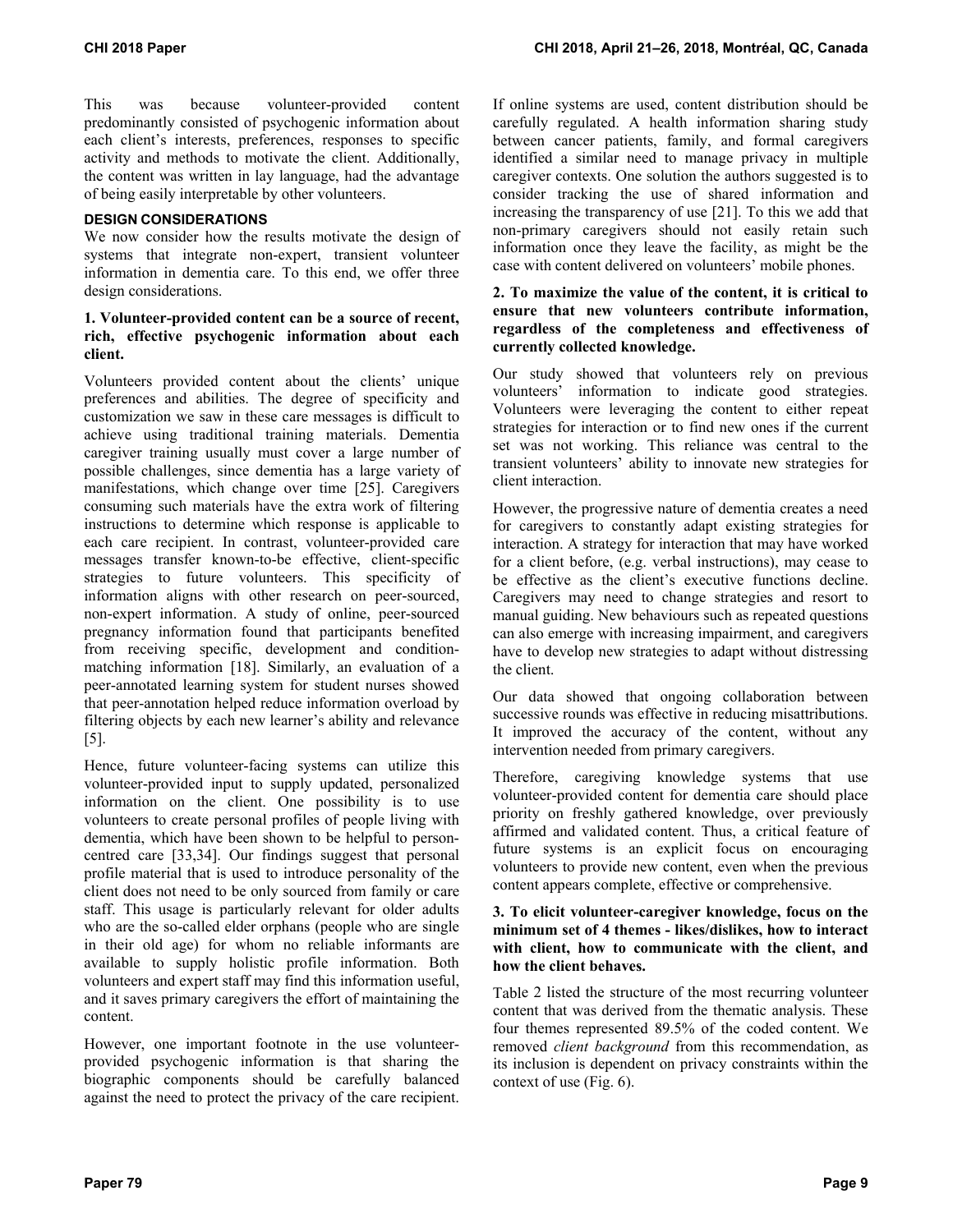We used these codes to create a structured version of the care messages prototype. We recalled participants from R2 (n=10) and asked them to use both the first (care message) interface and the structured interface to enter their previous messages again. Participants were very positive about this more streamlined, 4 item interface (instead of 1 narrative block). They preferred it to the unstructured format, and rated it highly on encouraging thoughtfulness during input, helping to highlight useful content, being memorable, and supporting their ability to improve client engagement.

Past research suggests many ways to elicit and structure content for engaging persons with dementia. Certainly, content for reminiscence activities (where people with dementia recall past life events) benefit from family members and care staff providing accounts of personal life anecdotes, family trees and personal memorabilia [7,8,16]. However, our study suggests that volunteers are **not** a reliable source of this type of information.

Instead, we recommend this 4-item structure for systems that elicit volunteer caregiver knowledge, because its limited coverage has the advantage of being focused on what volunteers can *provide*, and focusing volunteers on what they can *use*. Our recommended structure cannot elicit material for biographic and reminiscence activities, but we have evidence that what it does provide is sufficient to support future caregivers interactions with clients for other engagement activities.

# **LIMITATIONS**

An unexamined concern in our study and a clear limitation is the lack of longer-term data on the interactions of volunteers with a system for harvesting caregiving knowledge. Hence, there was no opportunity to understand the impact of large quantities of input on the quality of information and retrieval of quality content. With this data, we could have further investigated the participants' behaviour with regard to the need to focus on recency of content over previously validated content.

A larger sample size of volunteers and clients would allow generalization and provide further evidence for the statistical validity of these results. This study chooses to use the realism of a field context and ecologically valid activity, which restricted numbers. This meant we had to balance more heterogeneity against controlling for group composition between rounds. Future work should consider how other volunteer populations such as older adults or repeat visit volunteers may contribute content differently.

We used volunteers to rate client engagement. Despite validating the results with therapist scores and using a nonexpert friendly scale, there may have been some loss of acuity from using volunteer-sourced scores. Therapist scoring would have been unfeasible with a large group of clients as each client needed a unique score. Using video for later therapist review was utilized in the pilot study, but was discontinued for the main study when we noticed that the presence of video cameras during the pilot study made some of the clients anxious. Ideally future work will be able to leverage the methods detailed in this study to investigate the impact of care messages using more objective outcomes for clients and collect additional behavioural measures.

The goal of this paper is not to specify all the features of a final implementation for eliciting and sharing caregiving knowledge. Each version of a system to support the gathering of volunteer caregiver knowledge would have features that depend on additional constraints of the context such as volunteer characteristics, primary caregiver involvement, or development budgets. For example, volunteer literacy levels will change the preference for text towards other input methods such as voice or video. Development budgets will influence the resources available for more sophisticated content processing as might be enabled by incorporating natural language processing.

# **FUTURE WORK**

One unexplored avenue in our study is that future elicitation strategies could include additional instrumentation to support volunteer insight. Previous work on qualitative constraints for curating family photos [28], and constraintbased crowdwork for crowdsourcing journey planning [35] shows that untrained crowds can be aided in providing subjective content. Our findings add evidence to the idea that large numbers of untrained workers can be utilized in various stages toward finding appropriate, non-objective solutions for health care [1]. It remains to be seen if dementia care volunteers in larger numbers can act as crowdsourcing input for further improvements in customized client information.

# **CONCLUSION**

In this paper, we describe volunteer-provided content in terms of its structure and mechanisms for iterative improvement of content quality. Despite using the insights of inexperienced, untrained volunteers, we show that the collaborative sharing of such content provides sufficient knowledge for successive volunteers to be more effective when interacting with people with dementia. Additionally, we developed a sense of the relative value of non-expert, non-kin input within the dementia care context. We offered design considerations for further optimizing the contribution of volunteer-provided content to dementia care.

# **ACKNOWLEDGEMENTS**

This research is supported by the Community Silver Trust Fund FY 2012. It would not have been possible without the generous cooperation of the volunteers, residents and staff of Villa Francis Home for the Aged.

## **REFERENCES**

1. Ofra Amir, Barbara J. Grosz, Krzysztof Z. Gajos, Sonja M. Swenson, and Lee M. Sanders. 2015. From Care Plans to Care Coordination: Opportunities for Computer Support of Teamwork in Complex Healthcare. In *Proceedings of the 33rd Annual ACM*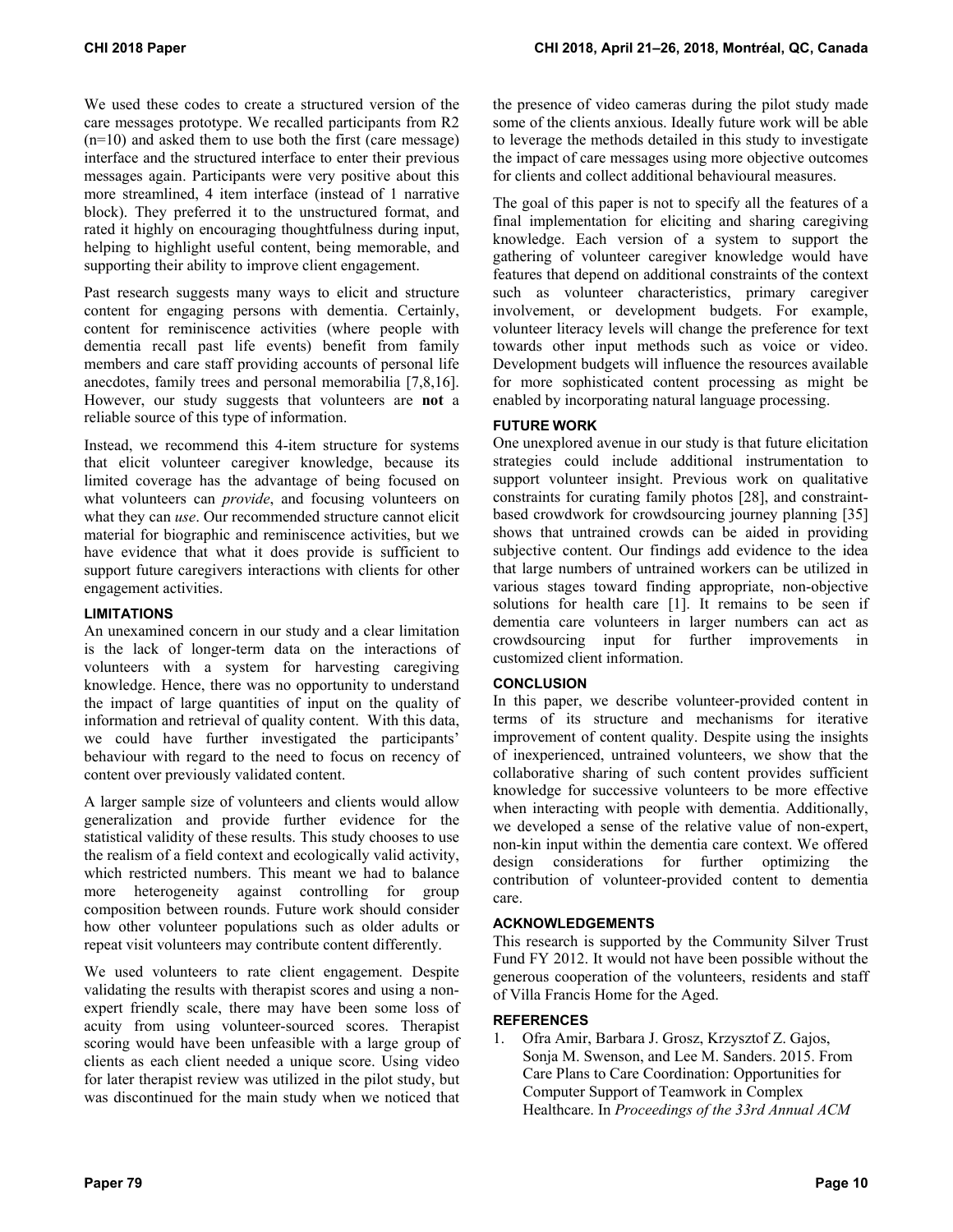*Conference on Human Factors in Computing Systems* (CHI '15), 1419–1428. https://doi.org/10.1145/2702123.2702320

- 2. Virginia Braun and Victoria Clarke. 2006. Using thematic analysis in psychology. *Qualitative Research in Psychology* 3, 2: 77–101.
	- https://doi.org/10.1191/1478088706qp063oa
- 3. Rob Brennan. Volunteering in care homes Knowhow Nonprofit. Retrieved August 1, 2017 from https://knowhownonprofit.org/people/volunteers-andyour-organisation/volunteering-in-care-homes
- Marion Buchenau and Jane Fulton Suri. 2000. Experience Prototyping. In *Proceedings of the 3rd Conference on Designing Interactive Systems: Processes, Practices, Methods, and Techniques* (DIS '00), 424–433. https://doi.org/10.1145/347642.347802
- 5. John Champaign, Robin Cohen, and Disney Yan Lam. 2015. Empowering Patients and Caregivers to Manage Healthcare Via Streamlined Presentation of Web Objects Selected by Modeling Learning Benefits Obtained by Similar Peers. *ACM Trans. Intell. Syst. Technol.* 6, 4: 54:1–54:41. https://doi.org/10.1145/2700480
- Jenny C. C. Chung. 2009. An intergenerational reminiscence programme for older adults with early dementia and youth volunteers: values and challenges. *Scandinavian Journal of Caring Sciences* 23, 2: 259– 264. https://doi.org/10.1111/j.1471-6712.2008.00615.x
- 7. Tira Cohene, Ron Baecker, and Elsa Marziali. 2005. Designing Interactive Life Story Multimedia for a Family Affected by Alzheimer's Disease: A Case Study. In *CHI '05 Extended Abstracts on Human Factors in Computing Systems* (CHI EA '05), 1300– 1303. https://doi.org/10.1145/1056808.1056901
- 8. Masashi Crete-Nishihata, Ronald M. Baecker, Michael Massimi, Deborah Ptak, Rachelle Campigotto, Liam D. Kaufman, Adam M. Brickman, Gary R. Turner, Joshua R. Steinerman, and Sandra E. Black. 2012. Reconstructing the Past: Personal Memory Technologies Are Not Just Personal and Not Just for Memory. *Human–Computer Interaction* 27, 1–2: 92– 123. https://doi.org/10.1080/07370024.2012.656062
- 9. Thecla Damianakis. 2007. Volunteers' experiences visiting the cognitively impaired in nursing homes: a friendly visiting program. *Canadian Journal on Aging = La Revue Canadienne Du Vieillissement* 26, 4: 343– 356. https://doi.org/10.3138/cja.26.4.343
- 10. Brian DeRenzi, Nicola Dell, Jeremy Wacksman, Scott Lee, and Neal Lesh. 2017. Supporting Community Health Workers in India Through Voice- and Web-Based Feedback. In *Proceedings of the 2017 CHI Conference on Human Factors in Computing Systems* (CHI '17), 2770–2781.

https://doi.org/10.1145/3025453.3025514

11. Lorraine T. Dorfman, Susan A. Murty, Jerry G. Ingram, Ronnie J. Evans, and James R. Power. 2004. Intergenerational Service-Learning in Five Cohorts of

Students: Is Attitude Change Robust? *Educational Gerontology* 30, 1: 39–55. https://doi.org/10.1080/03601270490248446

- 12. Paul P. Falkowski. 2013. Volunteer programming impact on long-term care facilities. *Thesis*. Retrieved December 27, 2015 from http://digitalcommons.unl.edu/cehsdiss/169/
- 13. Pin Sym Foong and Shengdong Zhao. 2016. Design Considerations for Volunteer Support in Dementia Care. In *Proceedings of the International Symposium on Interactive Technology and Ageing Populations* (ITAP '16), 54–63. https://doi.org/10.1145/2996267.2996273
- 14. Laura N. Gitlin, Laraine Winter, Tracey Vause Earland, E. Adel Herge, Nancy L. Chernett, Catherine V. Piersol, and Janice P. Burke. 2009. The Tailored Activity Program to Reduce Behavioral Symptoms in Individuals With Dementia: Feasibility, Acceptability, and Replication Potential. *The Gerontologist* 49, 3: 428–439. https://doi.org/10.1093/geront/gnp087
- 15. Human Resources and Skills Development Canada Government of Canada. 2015. Report of the National Seniors Council on Volunteering Among Seniors and Positive and Active Aging - Overview of Volunteering Among Canadian Seniors. Retrieved December 27, 2015 from

http://www.seniorscouncil.gc.ca/eng/research\_publicat ions/volunteering/page07.shtml

- 16. Gary Gowans, Jim Campbell, Norm Alm, Richard Dye, Arlene Astell, and Maggie Ellis. 2004. Designing a Multimedia Conversation Aid for Reminiscence Therapy in Dementia Care Environments. In *CHI '04 Extended Abstracts on Human Factors in Computing Systems* (CHI EA '04), 825–836. https://doi.org/10.1145/985921.985943
- 17. Sara Raquel Costa Guerra, Sara Holtum Demain, Daniela Maria Pias Figueiredo, and Liliana Xavier Marques De Sousa. 2012. Being a Volunteer: Motivations, Fears, and Benefits of Volunteering in an Intervention Program for People With Dementia and Their Families. *Activities, Adaptation & Aging* 36, 1: 55–78. https://doi.org/10.1080/01924788.2011.647538
- 18. Xinning Gui, Yu Chen, Yubo Kou, Katie Pine, and Yunan Chen. 2017. Investigating Support Seeking from Peers for Pregnancy in Online Health Communities. *Proc. ACM Hum.-Comput. Interact.* 1, CSCW: 50:1–50:19. https://doi.org/10.1145/3134685
- 19. Barbara J. Harmer and Martin Orrell. 2008. What is meaningful activity for people with dementia living in care homes? A comparison of the views of older people with dementia, staff and family carers. *Aging & Mental Health* 12, 5: 548–558. https://doi.org/10.1080/13607860802343019
- 20. Sharon K. Holmberg. 1997. A walking program for wanderers: Volunteer training and development of an evening walker's group. *Geriatric Nursing* 18, 4: 160– 165. https://doi.org/10.1016/S0197-4572(97)90042-2